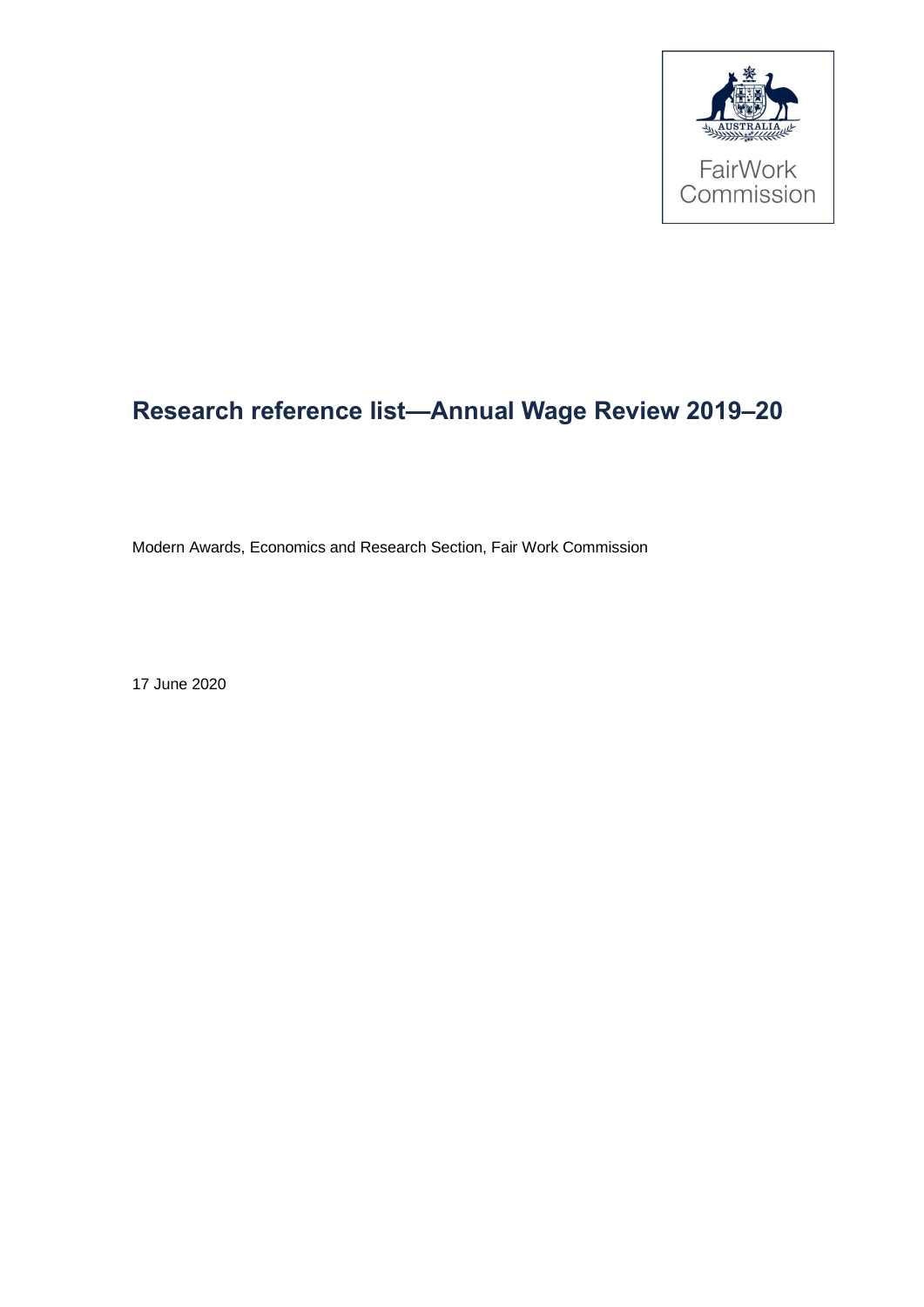In a Statement issued by the Expert Panel on 30 September 2014, the Expert Panel directed that a 'Research reference list' be undertaken by staff of the Fair Work Commission (Commission) for future annual wage reviews:

"This report, undertaken by staff of the Commission, will be published at the same time as the Statistical Report and will list Australian and international literature such as working papers, journal articles or other types of published reports relevant to the minimum wages and modern awards objectives. The report will only encompass relevant literature published in the year to March 2015 and will be updated periodically throughout the annual wage review process as with the Statistical Report."<sup>1</sup>

The Research reference list is published as a central depository of references to research papers that parties may choose to draw on in their submissions to the annual wage review. The papers selected for publication in the Research reference list have been compiled by staff of the Commission and do not reflect the views of the Expert Panel for annual wage reviews on the quality or relevance of the references published. The Research reference list should not be considered to be exhaustive and additional research papers may be referenced by parties in their submissions to the annual wage review.

The papers referenced, however, remain the responsibility of the authors of those papers.

<sup>1</sup> [2014] FWCFB 6846 (30 September 2014), p. 5.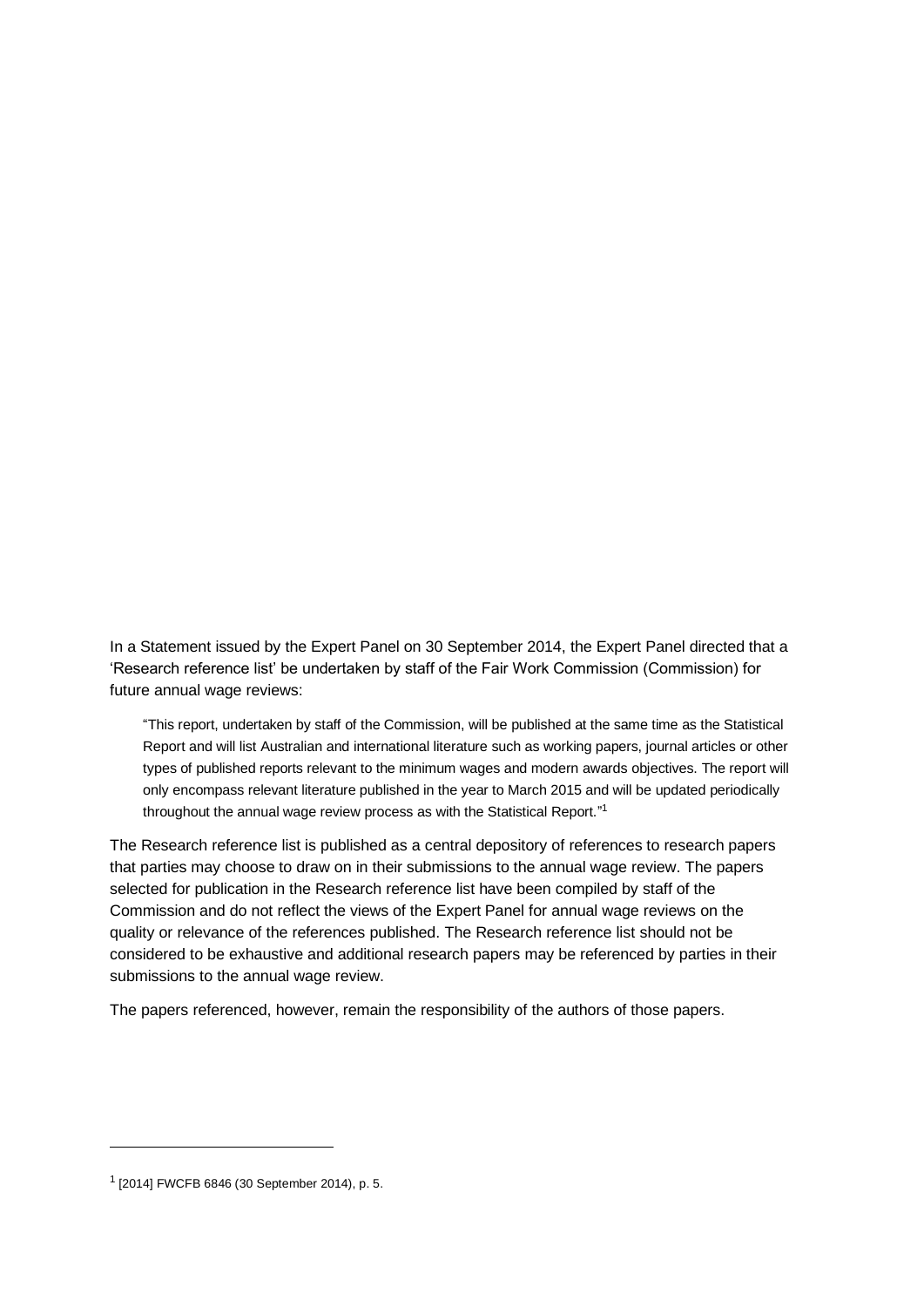## **Table of contents**

| $\mathbf{1}$ |                                                                                        |       |  |  |
|--------------|----------------------------------------------------------------------------------------|-------|--|--|
|              |                                                                                        |       |  |  |
|              |                                                                                        | 1.1.1 |  |  |
|              |                                                                                        | 1.1.2 |  |  |
|              |                                                                                        |       |  |  |
|              |                                                                                        |       |  |  |
|              | 1.5 Junior employees, employees to whom training arrangements apply and employees with |       |  |  |
|              |                                                                                        |       |  |  |
|              |                                                                                        |       |  |  |
| $\mathbf{2}$ |                                                                                        |       |  |  |
| 3            |                                                                                        |       |  |  |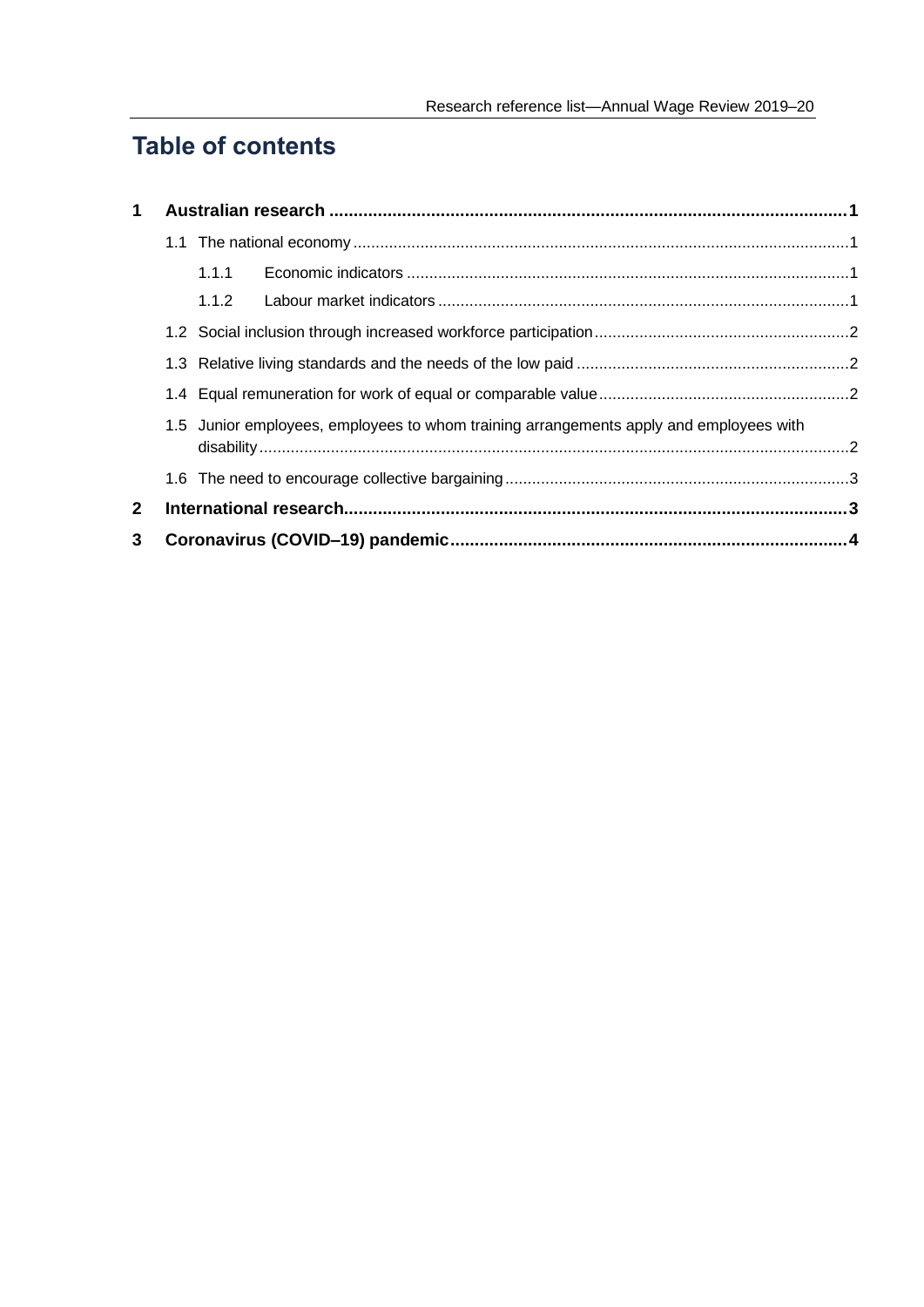## <span id="page-3-0"></span>1 Australian research

#### <span id="page-3-1"></span>**1.1 The national economy**

#### <span id="page-3-2"></span>**1.1.1 Economic indicators**

Andrews D & Hansell D (2019), *[Productivity-enhancing labour reallocation in Australia](http://www.treasury.gov.au/sites/default/files/2019-11/p2019-37418-productivity_0.pdf)*, Australian Government, Treasury Working Paper 2019–06, December.

Carter M (2019), *[Competition and profit margins in the retail trade sector](https://www.rba.gov.au/publications/bulletin/2019/jun/pdf/competition-and-profit-margins-in-the-retail-trade-sector.pdf)*, Reserve Bank of Australia Bulletin, June.

Cassidy N, Rankin E, Read M & Seibold C (2019), *[Explaining low inflation using models](https://www.rba.gov.au/publications/bulletin/2019/jun/pdf/explaining-low-inflation-using-models.pdf)*, Reserve Bank of Australia Bulletin, June.

Cokis T & McLoughlin K (2020), *[Demographic trends, household finances and spending,](https://www.fwc.gov.au/documents/wage-reviews/2019-20/research/demographic-trends-household-finances-and-spending.pdf)* Reserve Bank of Australia Bulletin, March.

Gilfillan G (2020), *[Small business sector contribution to the Australian economy](https://parlinfo.aph.gov.au/parlInfo/download/library/prspub/7117046/upload_binary/7117046.pdf)*, Statistical Snapshot, Research Paper Series, 2019–20, Department of Parliamentary Services, January.

Hambur J & Jenner K (2019), *[Can structural change account for the low level of non-mining](https://www.rba.gov.au/publications/bulletin/2019/jun/pdf/can-structural-change-account-for-the-low-level-of-non-mining-investment.pdf) investment?*, Reserve Bank of Australia Bulletin, June.

Jacobs D (2019), *[How do global financial conditions affect Australia?](https://www.rba.gov.au/publications/bulletin/2019/dec/pdf/how-do-global-financial-conditions-affect-australia.pdf)*, Reserve Bank of Australia Bulletin, December.

Miranda-Pinto J & Shen Y (2019), *A granular view of the Australian business cycle*, Economic Record, Vol. 95, Issue 311, pp. 407–424.

Price F (2020), *Regional variation in economic conditions*, Reserve Bank of Australia Bulletin, March.

Productivity Commission (2019), *[PC Productivity Bulletin](https://www.pc.gov.au/research/ongoing/productivity-bulletin/2019/productivity-bulletin-2019.pdf)*, May (published 4 June).

Productivity Commission (2020), *[PC Productivity Insights: recent productivity trends](https://www.pc.gov.au/research/ongoing/productivity-insights/recent-productivity-trends/productivity-insights-2020-productivity-trends.pdf)*, Canberra, February.

#### <span id="page-3-3"></span>**1.1.2 Labour market indicators**

Andrews D, Deutscher N, Hambur J & Hansell D (2019), *[Wage growth in Australia: lessons from](https://treasury.gov.au/sites/default/files/2019-07/2019-04_wage_growth_in_australia_lessons_from_longitudinal_microdata.pdf)  [longitudinal microdata](https://treasury.gov.au/sites/default/files/2019-07/2019-04_wage_growth_in_australia_lessons_from_longitudinal_microdata.pdf)*, Australian Government, Treasury Working Paper 2019–04, July.

Bishop J (2019), *[Education choices and labour supply during the mining boom](https://www.rba.gov.au/publications/bulletin/2019/sep/pdf/education-choices-and-labour-supply-during-the-mining-boom.pdf)*, Reserve Bank of Australia Bulletin, September.

Bishop J & Cassidy N (2019), *[Wages growth by pay-setting method](https://www.rba.gov.au/publications/bulletin/2019/jun/pdf/wages-growth-by-pay-setting-method.pdf)*, Reserve Bank of Australia Bulletin, June.

Deutscher N (2019), *[Job-to-job transitions and the wages of Australian workers](https://treasury.gov.au/sites/default/files/2019-11/p2019-37418-jobswitching-v2.pdf)*, Australian Government, Treasury Working Paper 2019–07, November.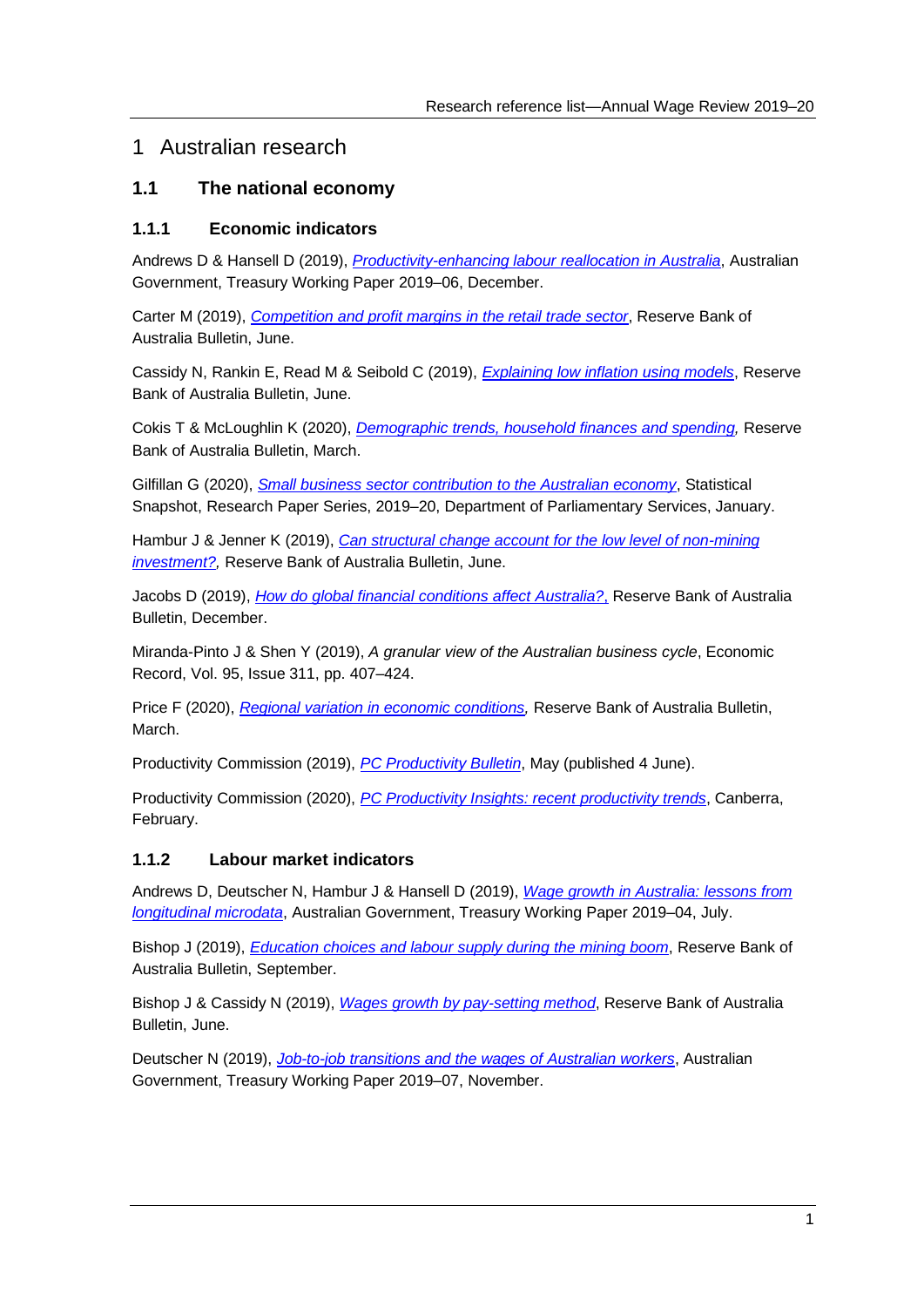### <span id="page-4-0"></span>**1.2 Social inclusion through increased workforce participation**

Gong CH & He X (2019), 'Factors predicting voluntary and involuntary workforce transitions at mature ages: evidence from HILDA in Australia', *International Journal of Environmental Research and Public Health*, Vol. 16, 3769.

Kler P, Potia AH & Shankar S (2019), *[Nappies, books and wrinkles: how children,](https://www.lifecoursecentre.org.au/wp-content/uploads/2019/12/2019-24-LCC-Working-Paper-Kler-et-al.pdf) qualifications [and age affect female underemployment in Australia](https://www.lifecoursecentre.org.au/wp-content/uploads/2019/12/2019-24-LCC-Working-Paper-Kler-et-al.pdf)*, Life Course Centre Working Paper Series, 2019-24, Institute for Social Science Research, The University of Queensland.

Watson I (2019), 'The youth labour market: from education to work before and after the global financial crisis', *Journal of Industrial Relations*, doi: 10.1177/0022185619843959.

#### <span id="page-4-1"></span>**1.3 Relative living standards and the needs of the low paid**

Brocchi B & De Leon M (2020), *[Budget standards: international measures and approaches](https://www.fwc.gov.au/documents/wage-reviews/2019-20/research/rr22020.pdf)*, Fair Work Commission Research Report 2/2020, February.

Productivity Commission (2019), *[Vulnerable private renters: evidence and options](https://www.pc.gov.au/research/completed/renters/private-renters.pdf)*, Commission Research Paper, Canberra.

Tapper A & Fenna A (2019), 'The relationship between income, wealth and age in Australia', *Australian Economic Review*, Vol. 54, Issue 4, December.

Wilkins R & Zilio F (2020), *[Prevalence and persistence of low-paid award-reliant employment](https://www.fwc.gov.au/documents/wage-reviews/2019-20/research/rr12020.pdf)*, Melbourne Institute of Applied Economic and Social Research, Fair Work Commission Research Report 1/2020, February.

#### <span id="page-4-2"></span>**1.4 Equal remuneration for work of equal or comparable value**

KPMG (2019), *She's price(d)less*: *[the economics of the gender pay gap](https://assets.kpmg/content/dam/kpmg/au/pdf/2019/gender-pay-gap-economics-full-report-2019.pdf)*, report prepared with Diversity Council of Australia and the Workplace Gender Equality Agency, August.

#### <span id="page-4-3"></span>**1.5 Junior employees, employees to whom training arrangements apply and employees with disability**

Australian Institute of Health and Welfare (2019), *[People with disability in Australia 2019: in brief](https://www.aihw.gov.au/getmedia/3bc5f549-216e-4199-9a82-fba1bba9208f/aihw-dis-74.pdf.aspx?inline=true)*, Cat. no. DIS 74, Canberra.

National Centre for Vocational and Education Research (NCVER) (2019), *[Apprentices and trainees](https://www.ncver.edu.au/__data/assets/pdf_file/0036/8252676/A-and-T_June-QTR-2019_AUST.pdf)  [2019: June quarter –](https://www.ncver.edu.au/__data/assets/pdf_file/0036/8252676/A-and-T_June-QTR-2019_AUST.pdf) Australia*, NCVER, Adelaide.

National Centre for Vocational and Education Research (NCVER) (2019), *[Apprentices and trainees](https://www.ncver.edu.au/research-and-statistics/publications/all-publications/apprentices-and-trainees-2019-september-quarter-australia)  [2019: September quarter –](https://www.ncver.edu.au/research-and-statistics/publications/all-publications/apprentices-and-trainees-2019-september-quarter-australia) Australia*, NCVER, Adelaide.

National Centre for Vocational and Education Research (NCVER) (2019), *[Apprentices and trainees](https://www.ncver.edu.au/research-and-statistics/publications/all-publications/apprentices-and-trainees-2019-september-quarter-australia)  [2019: December quarter –](https://www.ncver.edu.au/research-and-statistics/publications/all-publications/apprentices-and-trainees-2019-september-quarter-australia) Australia*, NCVER, Adelaide.

NCVER (2019), *[Apprentice and trainee experience and destinations](https://www.ncver.edu.au/__data/assets/pdf_file/0037/8379181/Apprentice_and_trainee_experience_and_destinations_2019.pdf) 2019*, NCVER, Adelaide.

Ranasinghe R, Chew E, Knight G & Siekmann G (2019), *[School-to-work pathways](https://www.ncver.edu.au/__data/assets/pdf_file/0029/6547412/School_to_work_pathways.pdf)*, NCVER Research Report, July.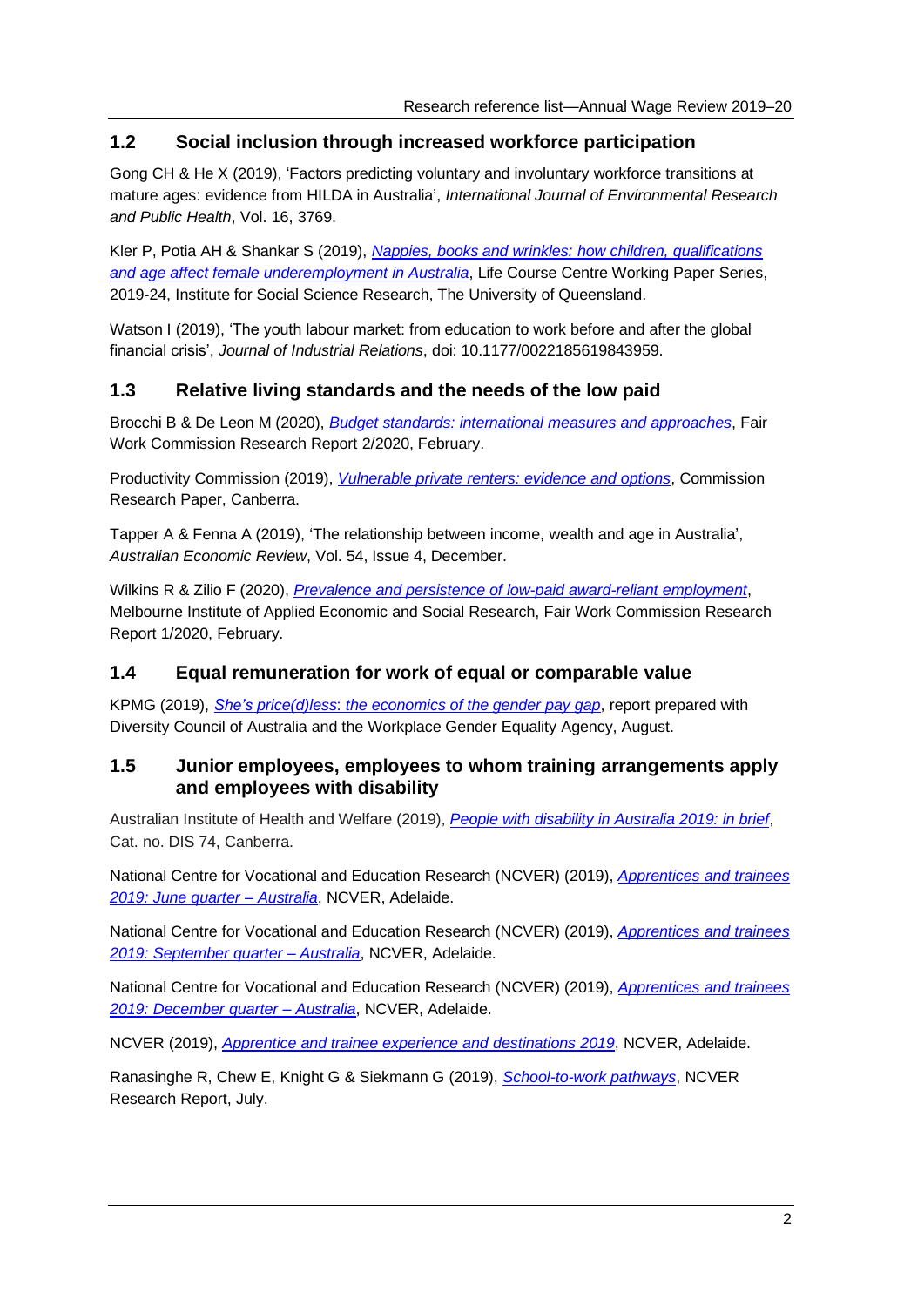#### <span id="page-5-0"></span>**1.6 The need to encourage collective bargaining**

Attorney-General's Department (2019), *[Trends in federal enterprise bargaining](https://www.ag.gov.au/industrial-relations/industrial-relations-publications/Documents/trends-report-june-quarter-2019.pdf) report*, June quarter 2019, November.

Attorney-General's Department (2020), *[Trends in federal enterprise bargaining report](https://www.ag.gov.au/industrial-relations/enterprise-agreements-data/Documents/trends-federal-enterprise-bargaining-report-september-2019.pdf)*, September quarter 2019, February.

## <span id="page-5-1"></span>2 International research

Adăscăliței D, Crockett G, Heyes J, Newsome K & Yates E (2019), *[The impact of the national living](https://assets.publishing.service.gov.uk/government/uploads/system/uploads/attachment_data/file/852510/The_impact_of_the_NLW_on_businesses_-_retail_and_hospitality_in_two_English_cities.pdf)  [wage on businesses: retail and hospitality in two English cities](https://assets.publishing.service.gov.uk/government/uploads/system/uploads/attachment_data/file/852510/The_impact_of_the_NLW_on_businesses_-_retail_and_hospitality_in_two_English_cities.pdf)*, The Centre for Decent Work, a report prepared for the Low Pay Commission, December.

Andrews I & Kasy M (2019), 'Identification of and correction for publication bias', *American Economic Review*, Vol. 109, Issue 8, pp. 2766–2794.

Avram S & Harkness S (2019), *[The impact of minimum wage upratings on wage growth and the](https://assets.publishing.service.gov.uk/government/uploads/system/uploads/attachment_data/file/852505/The_impact_of_minimum_wage_upratings_on_wage_growth_and_the_wage_distribution.pdf)  [wage distribution](https://assets.publishing.service.gov.uk/government/uploads/system/uploads/attachment_data/file/852505/The_impact_of_minimum_wage_upratings_on_wage_growth_and_the_wage_distribution.pdf)*, a report prepared for the Low Pay Commission, November.

Avram S & Harkness S (2019), *[The NMW/NLW and progression out of minimum wage jobs in the](https://assets.publishing.service.gov.uk/government/uploads/system/uploads/attachment_data/file/852506/The_NMW__NLW_and_progression_out_of_minimum_wage_jobs_in_the_UK.pdf)  [UK:](https://assets.publishing.service.gov.uk/government/uploads/system/uploads/attachment_data/file/852506/The_NMW__NLW_and_progression_out_of_minimum_wage_jobs_in_the_UK.pdf) final report*, a report prepared for the Low Pay Commission, December.

Azar J, Huet-Vaughn E, Marinescu I, Taska B & von Wachter T (2019), *[Minimum wage](https://www.nber.org/papers/w26101)  [employment effects and labor market concentration](https://www.nber.org/papers/w26101)*, National Bureau of Economic Research, Working Paper No. 26101, July.

Borgschulte M & Cho H (2020), 'Minimum wages and retirement', *ILR Review*, Vol. 73, Issue 1, January, pp. 153–177.

Brown C & Hamermesh D (2019), *[Wages and hours laws: What do we know? What can be done?](http://ftp.iza.org/dp12410.pdf)*, IZA Discussion Paper No. 12410, June.

Capuano S, Cockett J, Gray H & Papoutsaki D (2019), *[The impact of the minimum wage on](https://assets.publishing.service.gov.uk/government/uploads/system/uploads/attachment_data/file/852508/The_impact_of_the_minimum_wage_on_employment_and_hours.pdf)  [employment and hours: final report](https://assets.publishing.service.gov.uk/government/uploads/system/uploads/attachment_data/file/852508/The_impact_of_the_minimum_wage_on_employment_and_hours.pdf)*, Institute for Employment Studies, Research Report for the Low Pay Commission, December.

Chava S, Oettl A & Singh M (2019), *[Does a one-size-fits-all minimum wage cause financial stress](https://www.nber.org/papers/w26523)  [for small businesses?](https://www.nber.org/papers/w26523)*, NBER Working Paper No. 26523, December.

Dube A (2019), *[Impacts of minimum wages: review of the international evidence](https://assets.publishing.service.gov.uk/government/uploads/system/uploads/attachment_data/file/844350/impacts_of_minimum_wages_review_of_the_international_evidence_Arindrajit_Dube_web.pdf)*, a report prepared for the Low Pay Commission, November.

Dube A (2019), 'Minimum wages and the distribution of family incomes', *American Economic Journal: Applied Economics*, Vol. 11, Issue 4, October, pp. 268–304.

Garloff A (2019), 'Did the German minimum wage reform influence (un)employment growth in 2015? Evidence from regional data', *German Economic Review*, Vol. 20, No. 3, August, pp. 356– 381.

Godøy A & Reich M (2019), *[Minimum wage effects in low-wage areas](https://irle.berkeley.edu/files/2019/07/Minimum-Wage-Effects-in-Low-Wage-Areas.pdf)*, Institute for Research on Labor and Employment Working Paper #106-19, University of California, Berkeley, June.

Harasztosi P & Lindner A (2019), 'Who pays for the minimum wage?', *American Economic Review*, Vol. 109, No. 8, August, pp. 2693–2727.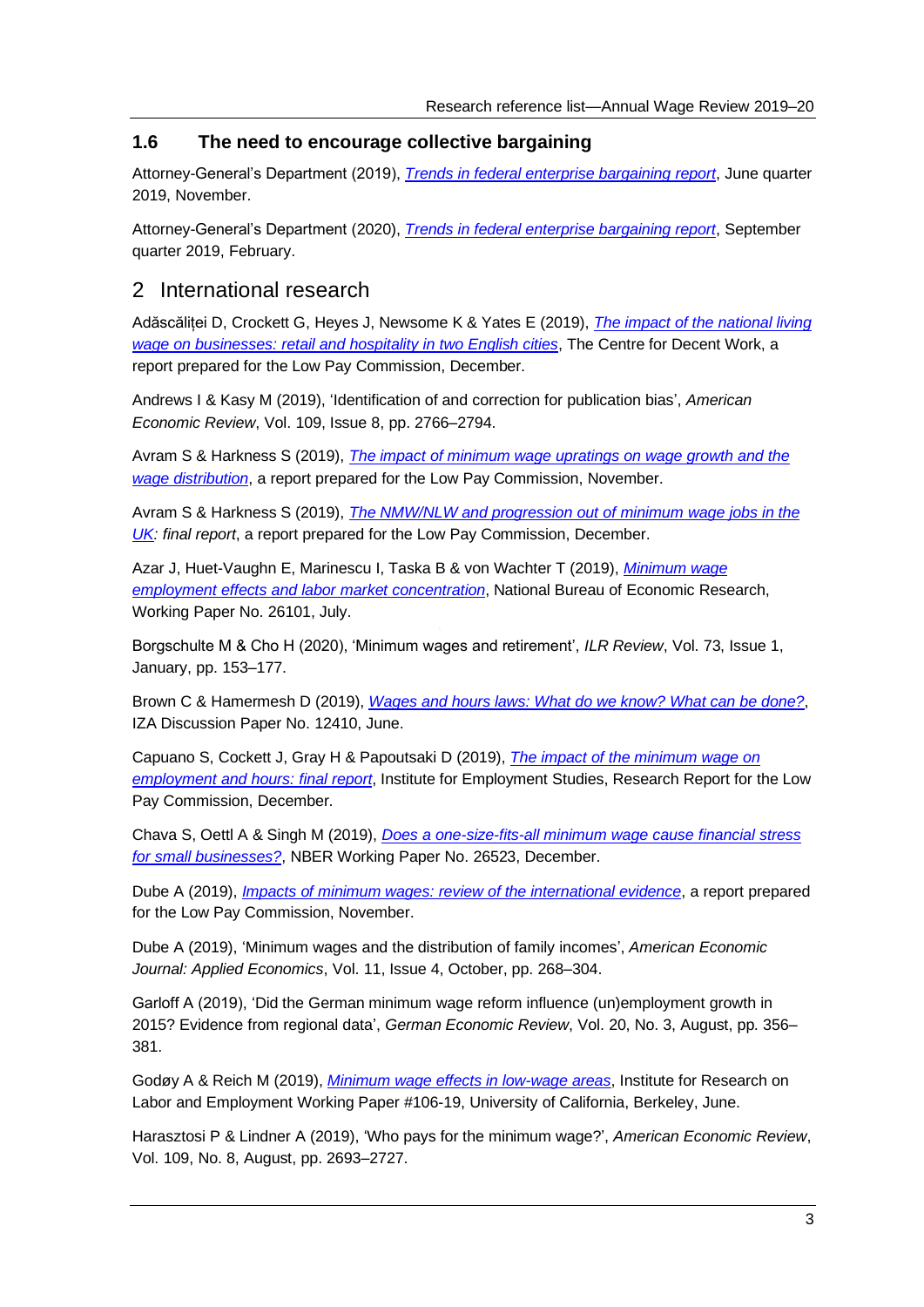Lee CH (2020), 'Minimum wage policy and community college enrolment patterns', *ILR Review*, Vol. 73, Issue 1, January, pp. 178–210.

Lordan G (2019), *People versus machines in the [UK: minimum wages, labor reallocation and](http://ftp.iza.org/dp12716.pdf)  [automatable jobs](http://ftp.iza.org/dp12716.pdf)*, IZA Discussion Paper No. 12716, October.

Low Pay Commission (2019), *A review of [the youth rates of the national minimum wage](https://www.gov.uk/government/publications/a-review-of-the-youth-rates-of-the-national-minimum-wage)*, November.

Low Pay Commission (2019), *[The national living wage beyond 2020](https://assets.publishing.service.gov.uk/government/uploads/system/uploads/attachment_data/file/844178/The_National_Living_Wage_Beyond_2020__1_.pdf)*, November.

Low Pay Commission (2020), *[National Minimum Wage: Low Pay Commission Report](https://assets.publishing.service.gov.uk/government/uploads/system/uploads/attachment_data/file/856590/LPC_Report_2019.pdf) 2019*, January.

Neumark D & Yen M (2020), *[Effects of recent minimum wage policies in California and nationwide:](http://ftp.iza.org/dp13062.pdf)  [initial results from a pre-specified analysis plan](http://ftp.iza.org/dp13062.pdf)*, IZA Discussion Paper No. 13062, March.

Okudaira H, Takizawa M & Yamanouchi K (2019), 'Minimum wage effects across heterogeneous markets', *Labour Economics*, Vol. 59, August, pp. 110–122.

Redmond P, Doorley K & McGuinness S (2020) *[The impact of a minimum wage change on the](http://ftp.iza.org/dp12914.pdf)  [distribution of wages and household income](http://ftp.iza.org/dp12914.pdf)*, IZA Discussion Paper No. 12914, January.

Schmitz S (2019), 'The effects of Germany's statutory minimum wage on employment and welfare dependency', *German Economic Review*, Vol. 20, No. 3, August, pp. 330–355.

Wolfson P & Belman D (2019), '15 Years of research on US employment and the minimum wage', *Labour: Review of Labour Economics and Industrial Relations*, Vol. 33, Issue 4, December, pp. 488–506.

## <span id="page-6-0"></span>3 Coronavirus (COVID-19) pandemic

ANZ-Roy Morgan (2020), *[Australian consumer confidence rating](https://www.roymorgan.com/findings/8435-anz-roy-morgan-consumer-confidence-june-10-2020-202006092341)*, weekly, 10 June.

Business Queensland (2020), *[Market diversification and resilience grants,](https://www.business.qld.gov.au/industries/farms-fishing-forestry/agriculture/agribusiness/market-diversification-resilience-grants)* Queensland Government, 12 March.

Borland J (2020), *[Labour Market Snapshot](https://drive.google.com/file/d/1azG0Sg7ezMtssRh_p05xFk0WspTJmpde/view)*, #56, 21 April.

Cassells R, Duncan A, Dockery M, Kiely D & Mavisakalyan A (2020), *[Potential job losses in the](https://bcec.edu.au/assets/2020/03/BCEC-COVID19-Brief-2_Potential-Job-losses_FINAL-2.pdf)  [COVID-19 pandemic](https://bcec.edu.au/assets/2020/03/BCEC-COVID19-Brief-2_Potential-Job-losses_FINAL-2.pdf)*, Bankwest Curtin Economics Centre Research Brief COVID-19 #2, 30 March.

Coates B, Cowgill M, Chen T & Mackey W (2020), *[Shutdown: estimating the COVID-19](https://grattan.edu.au/wp-content/uploads/2020/04/Shutdown-estimating-the-COVID-19-employment-shock-Grattan-Institute.pdf)  [employment shock](https://grattan.edu.au/wp-content/uploads/2020/04/Shutdown-estimating-the-COVID-19-employment-shock-Grattan-Institute.pdf)*, Grattan Institute, 19 April.

Colbeck R (2020), *[Funding boost for aged care set to strengthen defence against COVID-19](https://www.health.gov.au/ministers/senator-the-hon-richard-colbeck/media/funding-boost-for-aged-care-set-to-strengthen-defence-against-covid-19)*, Media release, 11 March.

Colbeck R (2020), *[Measures to support Senior Australians and those who care for them](https://www.health.gov.au/ministers/senator-the-hon-richard-colbeck/media/measures-to-support-senior-australians-and-those-who-care-for-them)*, Media release, 20 March.

Commonwealth Treasury (2020), *[Economic Response to the Coronavirus,](https://treasury.gov.au/sites/default/files/2020-03/Overview-Economic_Response_to_the_Coronavirus.pdf)* Australian Government, March.

Council of Australian Governments (2020), *[National Partnership on COVID–19 Response](https://www.coag.gov.au/sites/default/files/communique/covid19-npa.pdf)*, 13 March.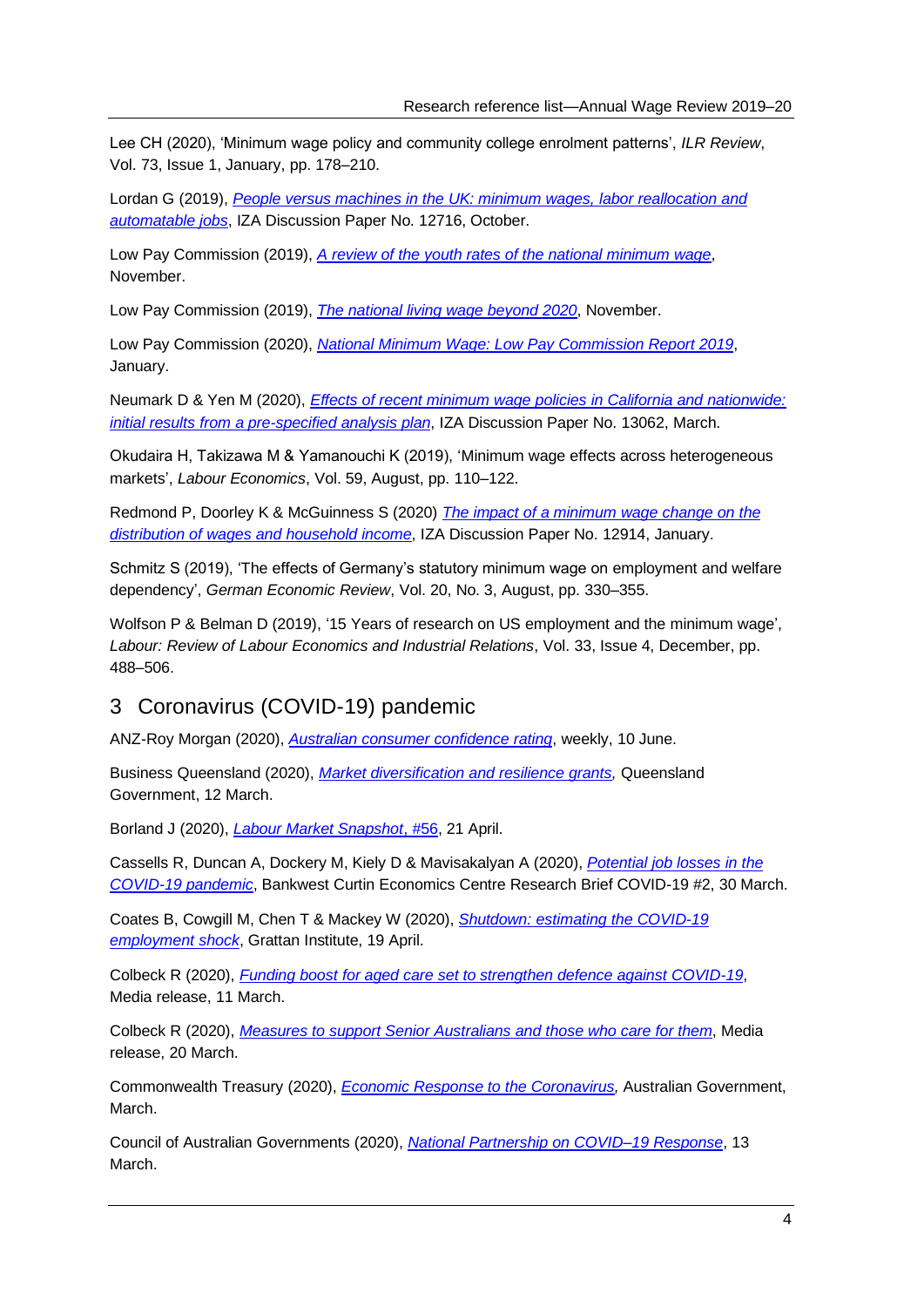COVID-19 National Incident Room Surveillance Team (2020), *[COVID-19, Australia: Epidemiology](https://www1.health.gov.au/internet/main/publishing.nsf/Content/1D03BCB527F40C8BCA258503000302EB/$File/covid_19_australia_epi_report_3_reporting_week_ending_1900_aedt_15_feb_2020.pdf)  [Report 3: Reporting week ending 15 February 2020](https://www1.health.gov.au/internet/main/publishing.nsf/Content/1D03BCB527F40C8BCA258503000302EB/$File/covid_19_australia_epi_report_3_reporting_week_ending_1900_aedt_15_feb_2020.pdf)*, Communicable Diseases Intelligence, Volume 44, 20 February.

COVID-19 National Incident Room Surveillance Team (2020), *[COVID-19, Australia: Epidemiology](https://www1.health.gov.au/internet/main/publishing.nsf/Content/1D03BCB527F40C8BCA258503000302EB/$File/covid_19_australia_epidemiology_report_7_reporting_week_ending_19_00_aedt_14_march_2020.pdf)  [Report 7: Reporting week ending 14 March 2020](https://www1.health.gov.au/internet/main/publishing.nsf/Content/1D03BCB527F40C8BCA258503000302EB/$File/covid_19_australia_epidemiology_report_7_reporting_week_ending_19_00_aedt_14_march_2020.pdf)*, Communicable Diseases Intelligence, Volume 44, 19 March.

COVID-19 National Incident Room Surveillance Team (2020), *[COVID-19, Australia: Epidemiology](https://www1.health.gov.au/internet/main/publishing.nsf/Content/1D03BCB527F40C8BCA258503000302EB/$File/covid_19_australia_epidemiology_report_15_reporting_week_ending_23_59_aest_10_may_2020.pdf)  [Report 15: Reporting week ending 10 May 2020](https://www1.health.gov.au/internet/main/publishing.nsf/Content/1D03BCB527F40C8BCA258503000302EB/$File/covid_19_australia_epidemiology_report_15_reporting_week_ending_23_59_aest_10_may_2020.pdf)*, Communicable Diseases Intelligence, Volume 44, 26 April.

COVID-19 National Incident Room Surveillance Team (2020), *[COVID-19, Australia: Epidemiology](https://www1.health.gov.au/internet/main/publishing.nsf/Content/1D03BCB527F40C8BCA258503000302EB/$File/covid_19_australia_epidemiology_report_16_reporting_week_ending_23_59_aest_17_may_2020.pdf)  [Report 16: Reporting week ending 17 May 2020](https://www1.health.gov.au/internet/main/publishing.nsf/Content/1D03BCB527F40C8BCA258503000302EB/$File/covid_19_australia_epidemiology_report_16_reporting_week_ending_23_59_aest_17_may_2020.pdf)*, Communicable Diseases Intelligence, Volume 44, 22 May.

COVID-19 National Incident Room Surveillance Team (2020), *[COVID-19, Australia: Epidemiology](https://www1.health.gov.au/internet/main/publishing.nsf/Content/1D03BCB527F40C8BCA258503000302EB/$File/covid_19_australia_epidemiology_report_17_fortnightly_reporting_period_ending_24_may_2020.pdf)  [Report 17: Reporting fortnight ending 24 May 2020](https://www1.health.gov.au/internet/main/publishing.nsf/Content/1D03BCB527F40C8BCA258503000302EB/$File/covid_19_australia_epidemiology_report_17_fortnightly_reporting_period_ending_24_may_2020.pdf)*, Communicable Diseases Intelligence Volume 44, 6 June.

Debelle G (2020), *[The virus and the Australian economy](https://www.rba.gov.au/speeches/2020/sp-dg-2020-03-11.html)*, keynote address at the Australian Financial Review Business Summit, 11 March, Sydney.

Department of Health (2020), *[Australian Health Protection Principal Committee \(AHPPC\) novel](https://www.health.gov.au/sites/default/files/documents/2020/02/ahppc-novel-coronavirus-statement-on-1-february-2020-novel-coronavirus-update.pdf)  [coronavirus statement on 1 February 2020](https://www.health.gov.au/sites/default/files/documents/2020/02/ahppc-novel-coronavirus-statement-on-1-february-2020-novel-coronavirus-update.pdf)*, Commonwealth Government of Australia, 1 February.

Department of Health (2020), *[Australian Health Sector Emergency Response Plan for Novel](https://www.health.gov.au/sites/default/files/documents/2020/02/australian-health-sector-emergency-response-plan-for-novel-coronavirus-covid-19_2.pdf)  [Coronavirus \(COVID–19\)](https://www.health.gov.au/sites/default/files/documents/2020/02/australian-health-sector-emergency-response-plan-for-novel-coronavirus-covid-19_2.pdf)*, Commonwealth Government of Australia, last updated 7 February.

Department of Health (2020), *[Impact of COVID-19 in Australia -](https://www.health.gov.au/resources/publications/impact-of-covid-19-in-australia-ensuring-the-health-system-can-respond) ensuring the health system can [respond](https://www.health.gov.au/resources/publications/impact-of-covid-19-in-australia-ensuring-the-health-system-can-respond)*, Commonwealth Government of Australia, 7 April.

Department of Health (2020), *[Modelling how COVID-19 could affect Australia](https://www.health.gov.au/news/modelling-how-covid-19-could-affect-australia)*, Commonwealth Government of Australia, 7 April 2020.

Department of Health (2020), *[Impact of COVID-19: theoretical modelling of how the health system](https://www.health.gov.au/sites/default/files/documents/2020/04/impact-of-covid-19-in-australia-ensuring-the-health-system-can-respond-summary-report.pdf)  [can respond](https://www.health.gov.au/sites/default/files/documents/2020/04/impact-of-covid-19-in-australia-ensuring-the-health-system-can-respond-summary-report.pdf)*, Commonwealth Government of Australia, 7 April

Department of Health (2020), *[Australian Health Protection Principal Committee \(AHPPC\)](https://www.health.gov.au/news/australian-health-protection-principal-committee-ahppc-coronavirus-covid-19-statement-on-16-april-2020)  [coronavirus \(COVID-19\) statement on 16 April 2020](https://www.health.gov.au/news/australian-health-protection-principal-committee-ahppc-coronavirus-covid-19-statement-on-16-april-2020)*, Commonwealth Government of Australia, 17 April.

Department of Health (2020), *[Update: Modelling the current impact of COVID-19 in Australia](https://www.health.gov.au/sites/default/files/documents/2020/04/update-modelling-the-current-impact-of-covid-19-in-australia.pdf)*, Commonwealth Government of Australia, 24 April.

Department of Health (2020), *[Update: Modelling the current impact of COVID-19 in Australia](https://www.health.gov.au/sites/default/files/documents/2020/05/1-may-2020-update-modelling-the-current-impact-of-covid-19-in-australia.pdf)*, Commonwealth Government of Australia, 1 May.

Department of Health (2020), *[Australian Health Protection Principal Committee \(AHPPC\)](https://www.health.gov.au/committees-and-groups/australian-health-protection-principal-committee-ahppc)*, Commonwealth Government of Australia, updated 11 June.

Department of Health (2020), *[Coronavirus \(COVID-19\) at a glance](https://www.health.gov.au/resources/publications/coronavirus-covid-19-at-a-glance)*, Commonwealth Government of Australia.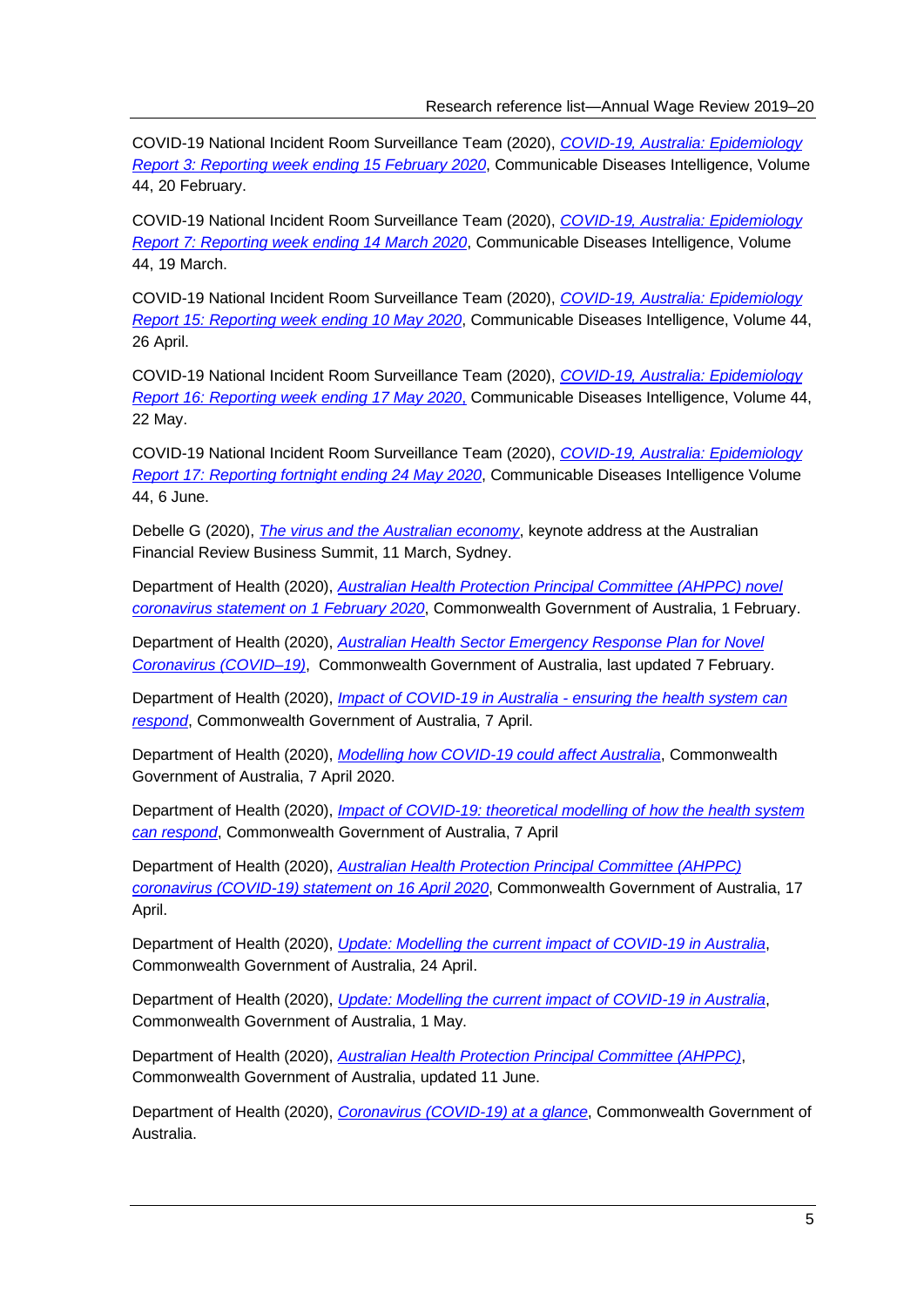Department of Health (2020), *[Coronavirus \(COVID-19\) current situation and case numbers](https://www.health.gov.au/news/health-alerts/novel-coronavirus-2019-ncov-health-alert/coronavirus-covid-19-current-situation-and-case-numbers)*, Commonwealth Government of Australia.

Department of Health (2020), *[Information for Clinicians: Frequently Asked Questions](https://www.health.gov.au/sites/default/files/documents/2020/03/coronavirus-covid-19-information-for-clinicians.pdf)*, Commonwealth Government of Australia.

Department of Health (2020), *[CORONAVIRUS INFORMATION: Tasmanian Support & Stimulus](http://www.premier.tas.gov.au/documents/FACT_SHEETS_-_STIMULUS_PACKAGES_Final-V2.0.pdf)  [Package,](http://www.premier.tas.gov.au/documents/FACT_SHEETS_-_STIMULUS_PACKAGES_Final-V2.0.pdf)* Tasmanian Government, 18 March.

Department of Home Affairs (2020), *[COVID–19 and the border](https://covid19.homeaffairs.gov.au/)*, Commonwealth Government of Australia.

Department of Premier and Cabinet (2020), *[Coronavirus: COVID-19: Western Australian](https://www.wa.gov.au/organisation/department-of-the-premier-and-cabinet/coronavirus-covid-19-western-australian-government-response)  [Government response,](https://www.wa.gov.au/organisation/department-of-the-premier-and-cabinet/coronavirus-covid-19-western-australian-government-response)* Government of Western Australia, 19 March.

Frydenberg, J (2020), *[The economic impact of the crisis](https://ministers.treasury.gov.au/ministers/josh-frydenberg-2018/speeches/ministerial-statement-economy-parliament-house-canberra)*, Ministerial Statement on the Economy, Parliament House, Canberra, 12 May.

General, the Hon. David Hurley (2020), *[Biosecurity \(Human Biosecurity Emergency\) \(Human](https://www.legislation.gov.au/Details/F2020L00266)  [Coronavirus with Pandemic Potential\) Declaration 2020, Commonwealth Government of Australia,](https://www.legislation.gov.au/Details/F2020L00266)*  18 March.

International Monetary Fund (2020), ['The great lockdown',](https://www.imf.org/en/Publications/WEO/Issues/2020/04/14/weo-april-2020) *World Economic Outlook, April 2020*, Chapter 1, 6 April.

Kennedy S, Thomson J & Vujanovic P (2006), *[A primer on the macroeconomic effects of an](https://treasury.gov.au/sites/default/files/2019-03/TWP_01_2006.pdf)  [influenza pandemic](https://treasury.gov.au/sites/default/files/2019-03/TWP_01_2006.pdf)*, Treasury Working Paper 2006–01, February.

Kennedy S (2020), *[Opening statement—March 2020 Senate Estimates](https://treasury.gov.au/speech/opening-statement-march-2020-senate-estimates)*, Secretary to the Treasury, 5 March.

Leung K, Wu JT, Liu D, & Leung GM (2020), *[First-wave COVID-19 transmissibility and severity in](https://www.sciencedirect.com/science/article/pii/S0140673620307467)  [China outside Hubei after control measures, and second-wave scenario planning: a modelling](https://www.sciencedirect.com/science/article/pii/S0140673620307467)  [impact assessment](https://www.sciencedirect.com/science/article/pii/S0140673620307467)*, The Lancet, Vol. 395, Issue 10233, 25 April–1 May, pp. 1382-1393

Lowe P (2020), *[An Economic and Financial Update](https://www.rba.gov.au/speeches/2020/sp-gov-2020-04-21.html)*, 21 April

Lowe P (2020), *[Remarks to FINSIA Forum](https://www.rba.gov.au/speeches/2020/sp-gov-2020-05-21.html)*, Webinar: The Regulators, 21 May.

Marshall S (2020), *[Increasing cleaning on public transport](https://www.premier.sa.gov.au/news/media-releases/news/increasing-cleaning-on-public-transport)*, Premier of South Australia, Media release, 16 March.

McKibbin W & Fernando R (2020), *[The global macroeconomic impacts of COVID-19: seven](https://www.brookings.edu/wp-content/uploads/2020/03/20200302_COVID19.pdf)  [scenarios](https://www.brookings.edu/wp-content/uploads/2020/03/20200302_COVID19.pdf)*, Australian National University, 2 March.

Moss R, Wood J, Brown D, Shearer F, Black A J, Cheng A C, McCaw J M & McVernon J (2020), *[Modelling the impact of COVID-19 in Australia to inform transmission reducing measures and](https://www.doherty.edu.au/uploads/content_doc/McVernon_Modelling_COVID-19_07Apr1_with_appendix.pdf)  [health system preparedness](https://www.doherty.edu.au/uploads/content_doc/McVernon_Modelling_COVID-19_07Apr1_with_appendix.pdf)*, draft manuscript Modelling and Simulation Unit, Melbourne School of Population and Global Health, The University of Melbourne, 7 April

NAB (2020), *[NAB monthly business survey](https://business.nab.com.au/wp-content/uploads/2020/06/nab-monthly-business-survey-may-2020.pdf)*, May.

New South Wales Government (2020), *[\\$250 million cleaning stimulus package to help stop the](https://www.nsw.gov.au/media-releases/250-million-cleaning-stimulus-package-to-help-stop-spread-of-covid-19)  [spread of COVID-19](https://www.nsw.gov.au/media-releases/250-million-cleaning-stimulus-package-to-help-stop-spread-of-covid-19)*, Media release, 29 April.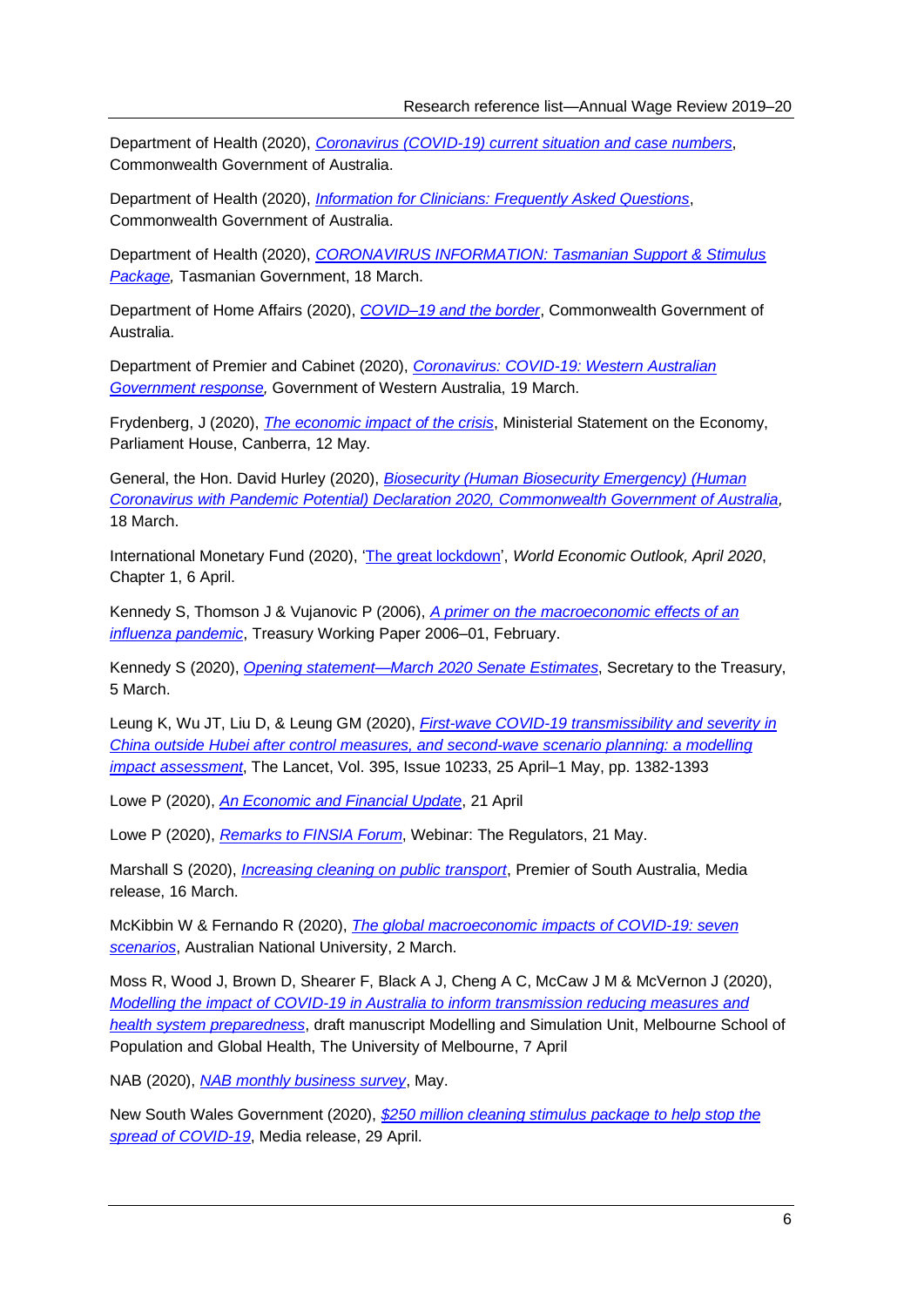OECD (2020), *[Coronavirus: the world economy at risk](https://www.oecd.org/berlin/publikationen/Interim-Economic-Assessment-2-March-2020.pdf)*, OECD Interim Economic Assessment, 2 March.

OECD (2020), *[Tourism policy responses](https://read.oecd-ilibrary.org/view/?ref=124_124984-7uf8nm95se&title=Covid-19_Tourism_Policy_Responses)*, Tackling coronavirus (COVID‑19): Contributing to a global effort, last updated 31 March.

OECD (2020), *[OECD Economic Outlook](https://www.oecd-ilibrary.org/sites/0d1d1e2e-en/index.html?itemId=/content/publication/0d1d1e2e-en)*, Volume 2020 Issue 1, June.

Office of Prime Minister of Australia (2020), *[Updated travel advice to protect Australians from the](https://www.pm.gov.au/media/updated-travel-advice-protect-australians-novel-coronavirus)  [novel coronavirus](https://www.pm.gov.au/media/updated-travel-advice-protect-australians-novel-coronavirus)*, Media release, Commonwealth Government of Australia, 1 February.

Pakula M (2020), *[Local jobs boom in cleaning and maintenance blitz](https://www.premier.vic.gov.au/local-jobs-boom-in-cleaning-and-maintenance-blitz/)*, Media release, 10 May.

Price D J, Shearer F M, Meehan M, McBryde E, Golding N, McVernon J & McCaw J M (2020), *Technical Report*: *[Estimating the case detection rate and temporal; variation in transmission of](https://www.doherty.edu.au/uploads/content_doc/Estimating_changes_in_the_transmission_of_COVID-19_April14-public-release.pdf)  [COVID-19 in Australia](https://www.doherty.edu.au/uploads/content_doc/Estimating_changes_in_the_transmission_of_COVID-19_April14-public-release.pdf)*, Victorian Infectious Diseases Laboratory Epidemiology Unit at The Peter Doherty Institute for Infection and Immunity; The University of Melbourne and Royal Melbourne Hospital, 14 April

PwC (2020), *[The possible economic consequences of a novel coronavirus \(COVID-19\) pandemic](https://www.pwc.com.au/publications/australia-matters/economic-consequences-coronavirus-COVID-19-pandemic.pdf)*, Australia Matters, March.

Senate Select Committee on COVID-19 (2020), *[Proof Committee Hansard](https://parlinfo.aph.gov.au/parlInfo/download/committees/commsen/75585d2b-2ea4-429c-bc62-d82fe6ee120d/toc_pdf/Senate%20Select%20Committee%20on%20COVID-19_2020_04_23_7675.pdf;fileType=application%2Fpdf#search=%22committees/commsen/75585d2b-2ea4-429c-bc62-d82fe6ee120d/0000%22)*, Commonwealth of Australia, 23 April.

Senate Select Committee on COVID-19 (2020), *[Proof Committee Hansard](https://parlinfo.aph.gov.au/parlInfo/download/committees/commsen/422cff82-46f7-404d-9ca7-c83f558e9551/toc_pdf/Senate%20Select%20Committee%20on%20COVID-19_2020_04_28_7677.pdf;fileType=application%2Fpdf#search=%22committees/commsen/422cff82-46f7-404d-9ca7-c83f558e9551/0000%22)*, Commonwealth of Australia, 28 April.

Senate Select Committee on COVID-19 (2020), *[Proof Committee Hansard](https://parlinfo.aph.gov.au/parlInfo/download/committees/commsen/b0812db7-cb32-44e2-b624-15b7913cf122/toc_pdf/Senate%20Select%20Committee%20on%20COVID-19_2020_04_30_7681.pdf;fileType=application%2Fpdf#search=%22committees/commsen/b0812db7-cb32-44e2-b624-15b7913cf122/0000%22)*, Commonwealth of Australia, 30 April.

Senate Select Committee on COVID-19 (2020), *[Proof Committee Hansard](https://parlinfo.aph.gov.au/parlInfo/download/committees/commsen/8e0eeacd-c687-45fa-92ce-2c969b8f1931/toc_pdf/Senate%20Select%20Committee%20on%20COVID-19_2020_05_05_7685.pdf;fileType=application%2Fpdf#search=%22committees/commsen/8e0eeacd-c687-45fa-92ce-2c969b8f1931/0000%22)*, Commonwealth of Australia, 5 May.

Senate Select Committee on COVID-19 (2020), *[Proof Committee Hansard](https://parlinfo.aph.gov.au/parlInfo/download/committees/commsen/21693643-a9ab-41e2-8440-77267c6c7b37/toc_pdf/Senate%20Select%20Committee%20on%20COVID-19_2020_05_06_7691.pdf;fileType=application%2Fpdf#search=%22committees/commsen/21693643-a9ab-41e2-8440-77267c6c7b37/0000%22)*, Commonwealth of Australia, 6 May.

Senate Select Committee on COVID-19 (2020), *[Proof Committee Hansard](https://parlinfo.aph.gov.au/parlInfo/download/committees/commsen/0c5c7e36-6300-484b-b9c3-ed5847b7ce91/toc_pdf/Senate%20Select%20Committee%20on%20COVID-19_2020_05_07_7696.pdf;fileType=application%2Fpdf#search=%22committees/commsen/0c5c7e36-6300-484b-b9c3-ed5847b7ce91/0000%22)*, Commonwealth of Australia, 7 May.

Senate Select Committee on COVID-19 (2020), *[Proof Committee Hansard](https://parlinfo.aph.gov.au/parlInfo/download/committees/commsen/608011bb-99d9-4b10-9fa8-521eaa899fa5/toc_pdf/Senate%20Select%20Committee%20on%20COVID-19_2020_05_13_7706.pdf;fileType=application%2Fpdf#search=%22committees/commsen/608011bb-99d9-4b10-9fa8-521eaa899fa5/0000%22)*, Commonwealth of Australia, 13 May.

Senate Select Committee on COVID-19 (2020), *[Proof Committee Hansard](https://parlinfo.aph.gov.au/parlInfo/download/committees/commsen/25fdbd8a-a6dc-4b78-9fb2-fa01684ea9eb/toc_pdf/Senate%20Select%20Committee%20on%20COVID-19_2020_05_19_7726.pdf;fileType=application%2Fpdf#search=%22committees/commsen/25fdbd8a-a6dc-4b78-9fb2-fa01684ea9eb/0000%22)*, Commonwealth of Australia, 19 May.

Senate Select Committee on COVID-19 (2020), *[Proof Committee Hansard](https://parlinfo.aph.gov.au/parlInfo/download/committees/commsen/f63b426d-5d7e-4840-922e-ec307fb3b530/toc_pdf/Senate%20Select%20Committee%20on%20COVID-19_2020_05_21_7729.pdf;fileType=application%2Fpdf#search=%22committees/commsen/f63b426d-5d7e-4840-922e-ec307fb3b530/0000%22)*, Commonwealth of Australia, 21 May.

Senate Select Committee on COVID-19 (2020), *[Proof Committee Hansard](https://parlinfo.aph.gov.au/parlInfo/download/committees/commsen/075080e7-f52b-4050-bf13-0211794d6768/toc_pdf/Senate%20Select%20Committee%20on%20COVID-19_2020_05_26_7737.pdf;fileType=application%2Fpdf#search=%22committees/commsen/075080e7-f52b-4050-bf13-0211794d6768/0000%22)*, Commonwealth of Australia, 26 May.

Senate Select Committee on COVID-19 (2020), *[Proof Committee Hansard](https://parlinfo.aph.gov.au/parlInfo/download/committees/commsen/a3af0917-dc51-4d01-a86f-69153eb93040/toc_pdf/Senate%20Select%20Committee%20on%20COVID-19_2020_05_28_7741.pdf;fileType=application%2Fpdf#search=%22committees/commsen/a3af0917-dc51-4d01-a86f-69153eb93040/0000%22)*, Commonwealth of Australia, 28 May.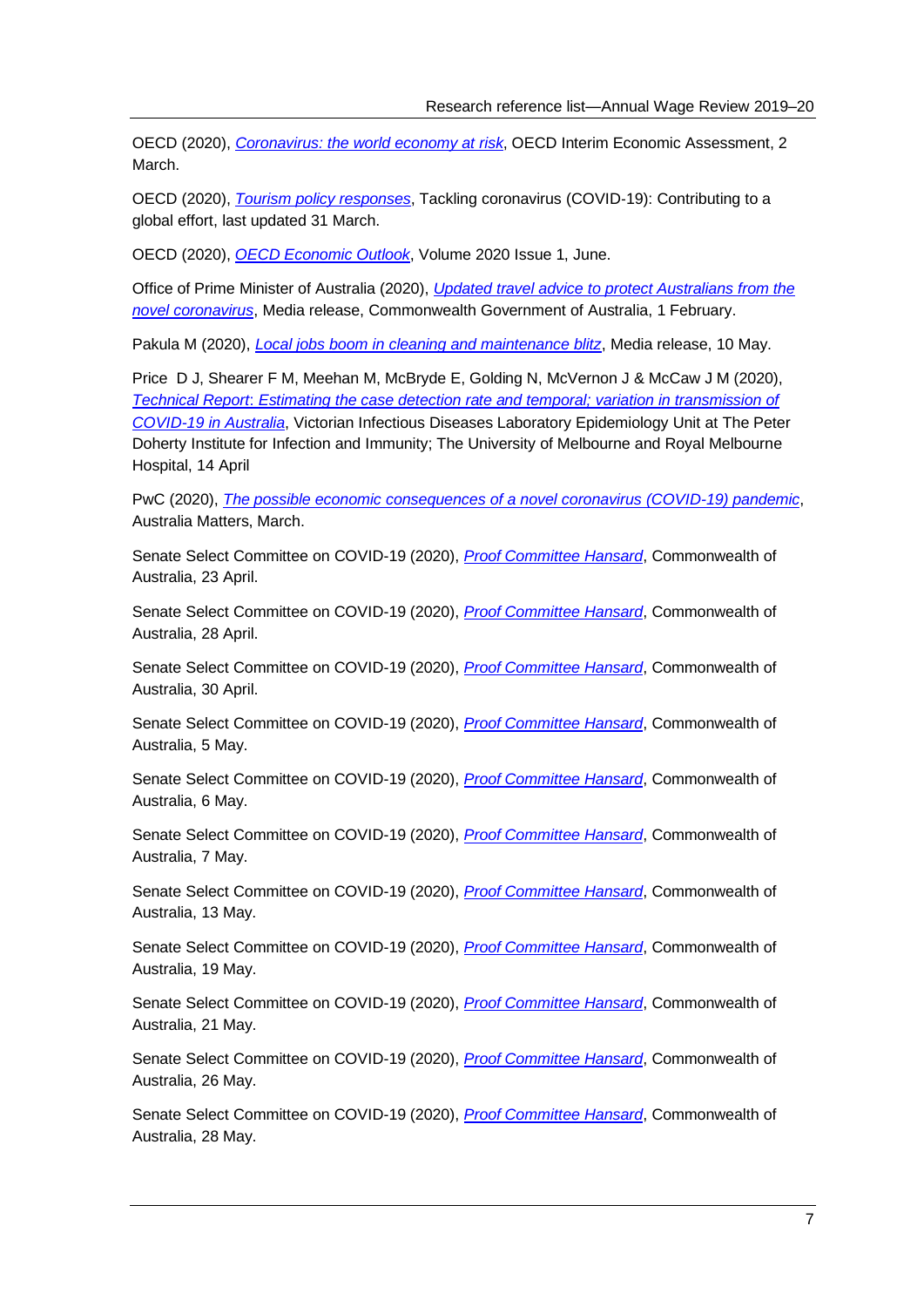Senate Select Committee on COVID-19 (2020), *[Proof Committee Hansard](https://parlinfo.aph.gov.au/parlInfo/download/committees/commsen/b913893e-51b9-402e-ab95-3de8f4bb58b5/toc_pdf/Senate%20Select%20Committee%20on%20COVID-19_2020_06_02_7747.pdf;fileType=application%2Fpdf#search=%22committees/commsen/b913893e-51b9-402e-ab95-3de8f4bb58b5/0000%22)*, Commonwealth of Australia, 2 June.

Senate Select Committee on COVID-19 (2020), *[Proof Committee Hansard](https://parlinfo.aph.gov.au/parlInfo/download/committees/commsen/bae35510-5f64-42b5-9217-1fcb8e6b7de6/toc_pdf/Senate%20Select%20Committee%20on%20COVID-19_2020_06_04_7752.pdf;fileType=application%2Fpdf#search=%22committees/commsen/bae35510-5f64-42b5-9217-1fcb8e6b7de6/0000%22)*, Commonwealth of Australia, 4 June.

Senate Select Committee on COVID-19 (2020), *[Proof Committee Hansard](https://parlinfo.aph.gov.au/parlInfo/download/committees/commsen/76537230-2985-4353-9281-8eae043897d2/toc_pdf/Senate%20Select%20Committee%20on%20COVID-19_2020_06_09_7757.pdf;fileType=application%2Fpdf#search=%22committees/commsen/76537230-2985-4353-9281-8eae043897d2/0000%22)*, Commonwealth of Australia, 9 June.

The Hon Josh Frydenberg MP, Treasurer (2020), Address to the National Press Club: *[COVID-19:](https://ministers.treasury.gov.au/ministers/josh-frydenberg-2018/speeches/address-national-press-club)  [Australia's Path to Recovery and Reform](https://ministers.treasury.gov.au/ministers/josh-frydenberg-2018/speeches/address-national-press-club)*, 5 May.

The Hon. Scott Morrison: Prime Minister (2020), *P*r*[ess Conference transcript](https://www.pm.gov.au/media/press-conference-australian-parliament-house-4)*, Commonwealth Government of Australia, 27 February.

The Hon. Scott Morrison MP, Prime Minister (2020), *Media release: [Advice on Coronavirus](https://www.pm.gov.au/media/advice-coronavirus)*, Commonwealth Government of Australia, 13 March.

The Hon, Scott Morrison MP, Prime Minster (2020), *Transcript: [Press Conference](https://www.pm.gov.au/media/transcript-press-conference)*, Commonwealth Government of Australia, 15 March.

The Hon. Scott Morrison MP, Prime Minister (2020), *[Press conference](https://www.pm.gov.au/media/press-conference-australian-parliament-house-act-23april)*, Commonwealth Government of Australia, 23 April.

The Hon. Scott Morrison MP, Prime Minister (2020), *Transcript: [Press conference,](https://www.pm.gov.au/media/press-conference-australian-parliament-house-act-290420)* Commonwealth Government of Australia, 29 April.

The Hon. Scott Morrison MP, Prime Minister (2020), *Transcript: [Interview with Samantha Maiden,](https://www.pm.gov.au/media/interview-samantha-maiden-newscomau)  [news.com.au](https://www.pm.gov.au/media/interview-samantha-maiden-newscomau)*, Commonwealth Government of Australia, 6 May.

Westpac (2020), *[JobKeeper Payment to reduce peak unemployment rate from 17% to 9%; Expect](https://westpaciq.westpac.com.au/wibiqauthoring/_uploads/file/Australia/2020/April/er20200401BullJobKeepersPaymentBondIssuance.pdf)  [new bond issuance of \\$310bn](https://westpaciq.westpac.com.au/wibiqauthoring/_uploads/file/Australia/2020/April/er20200401BullJobKeepersPaymentBondIssuance.pdf)*, Bulletin, 1 April.

Wilkins R (2020), *[Who's hit hardest by the economic effects of COVID-19? Evidence from the](https://melbourneinstitute.unimelb.edu.au/__data/assets/pdf_file/0006/3387039/ri2020n10.pdf)  [Household, Income and Labour Dynamics in Australia \(HILDA\) Survey on the characteristics of](https://melbourneinstitute.unimelb.edu.au/__data/assets/pdf_file/0006/3387039/ri2020n10.pdf)  [people likely to be experiencing the worst economic effects of COVID-19](https://melbourneinstitute.unimelb.edu.au/__data/assets/pdf_file/0006/3387039/ri2020n10.pdf)*, Melbourne Institute of Applied Economic and Social Research, Research Insights, May.

Wold Health Organization (2020), *[Pneumonia of unknown cause –](https://www.who.int/csr/don/05-january-2020-pneumonia-of-unkown-cause-china/en/) China*, 5 January.

World Health Organization (2020), *[Novel Coronavirus \(2019-nCoV\): Situation report –](https://www.who.int/docs/default-source/coronaviruse/situation-reports/20200121-sitrep-1-2019-ncov.pdf) 1*, 21 January.

World Health Organisation (2020), *[Statement on the second meeting of the International Health](https://www.who.int/news-room/detail/30-01-2020-statement-on-the-second-meeting-of-the-international-health-regulations-(2005)-emergency-committee-regarding-the-outbreak-of-novel-coronavirus-(2019-ncov))  [Regulations \(2005\) Emergency Committee regarding the outbreak of novel coronavirus \(2019](https://www.who.int/news-room/detail/30-01-2020-statement-on-the-second-meeting-of-the-international-health-regulations-(2005)-emergency-committee-regarding-the-outbreak-of-novel-coronavirus-(2019-ncov)) [nCoV\)](https://www.who.int/news-room/detail/30-01-2020-statement-on-the-second-meeting-of-the-international-health-regulations-(2005)-emergency-committee-regarding-the-outbreak-of-novel-coronavirus-(2019-ncov))*, 30 January.

World Health Organization (2020), *[WHO Director-General's opening remarks at the media briefing](https://www.who.int/dg/speeches/detail/who-director-general-s-opening-remarks-at-the-media-briefing-on-covid-19---11-march-2020)  [on COVID-19 –](https://www.who.int/dg/speeches/detail/who-director-general-s-opening-remarks-at-the-media-briefing-on-covid-19---11-march-2020) 11 March 2020*, Geneva Switzerland, 11 March.

World Health Organization (2020), *[Clinical management of severe acute respiratory infection](https://www.who.int/publications-detail/clinical-management-of-severe-acute-respiratory-infection-when-novel-coronavirus-(ncov)-infection-is-suspected)  [\(SARI\) when COVID-19 disease is suspected](https://www.who.int/publications-detail/clinical-management-of-severe-acute-respiratory-infection-when-novel-coronavirus-(ncov)-infection-is-suspected)* Geneva Switzerland, 13 March.

World Health Organization (2020), *[Q&A on coronaviruses \(COVID-19\): What are the symptoms of](https://www.who.int/news-room/q-a-detail/q-a-coronaviruses)  [COVID-19?](https://www.who.int/news-room/q-a-detail/q-a-coronaviruses)*, Geneva Switzerland, 17 April.